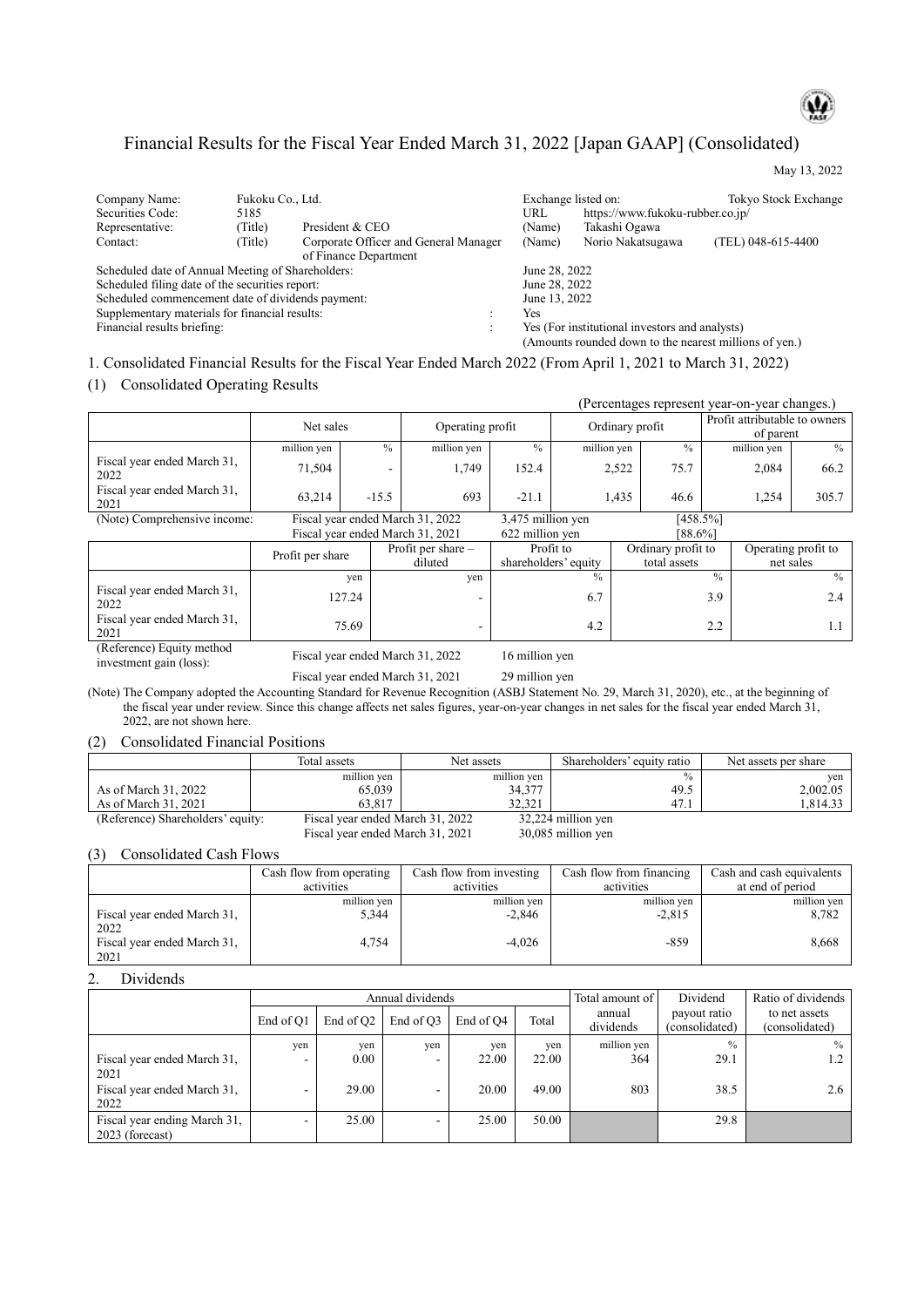| 3. Forecast of Consolidated Results for the Fiscal Year Ending March 31, 2023 (from April 1, 2022 to March 31, |
|----------------------------------------------------------------------------------------------------------------|
| 2023)                                                                                                          |

| (Percentages represent year-on-year changes.) |             |                                     |             |       |             |                                            |             |                  |        |  |  |
|-----------------------------------------------|-------------|-------------------------------------|-------------|-------|-------------|--------------------------------------------|-------------|------------------|--------|--|--|
|                                               | Net sales   | Ordinary profit<br>Operating profit |             |       |             | Profit attributable to<br>owners of parent |             | Profit per share |        |  |  |
|                                               | million ven | $\frac{0}{0}$                       | million ven | $\%$  | million ven | $\%$                                       | million ven | $\%$             | ven    |  |  |
| Full year                                     | 77,000      | $\overline{ }$ $\overline{ }$       | .700        | .11.5 | 3.800       | 50.6                                       | 2,700       | 29.5             | 167.75 |  |  |

Notes

(1) Changes in major subsidiaries during the fiscal year under review (Changes in specific subsidiaries that will accompany a change in scope of consolidation) : None

(2) Change in accounting policies or estimates and retrospective restatements

- (i) Change in accounting policies in accordance with revision of accounting standards : Yes
- (ii) Change in accounting policies other than item i) above : None
- (iii) Change in accounting estimates : None
- (iv) Retrospective restatements : None

#### (3) Number of shares issued (common shares)

- (i) Number of shares issued at the end of the period (including treasury shares)
- (ii) Number of treasury shares at the end of the period
- (iii) Average number of shares issued during the period

| Fiscal year ended | 17,609,130 | Fiscal year ended | 17,609,130 |
|-------------------|------------|-------------------|------------|
| March 31, 2022    | shares     | March 31, 2021    | shares     |
| Fiscal year ended | 1,513,521  | Fiscal year ended | 1,026,754  |
| March 31, 2022    | shares     | March 31, 2021    | shares     |
| Fiscal year ended | 16,383,988 | Fiscal year ended | 16,575,889 |
| March 31, 2022    | shares     | March 31, 2021    | shares     |

### (Reference) Summary of Non-Consolidated Financial Results

1. Non-Consolidated Financial Results for the Fiscal Year Ended March 2022 (From April 1, 2021 to March 31, 2022) (1) Non-Consolidated Business Results (Percentages represent year-on-year changes.)

|                                     | Net sales   |                 | Operating profit |               | Ordinary profit |         | Profit      |         |
|-------------------------------------|-------------|-----------------|------------------|---------------|-----------------|---------|-------------|---------|
|                                     | million yen | $\frac{9}{6}$ 1 | million yen      | $\frac{0}{0}$ | million yen     | $\%$    | million yen | $\%$    |
| Fiscal year ended<br>March 31, 2022 | 31,958      |                 | 204              |               | 1,073           | $-36.6$ | 825         | $-43.1$ |
| Fiscal year ended<br>March 31, 2021 | 30,154      | $-15.0$         | $-564$           |               | 1.693           | 71.7    | 1.452       | 91.2    |

|                                     | Profit per share | Profit per share – diluted |
|-------------------------------------|------------------|----------------------------|
|                                     | yen              | yen                        |
| Fiscal year ended<br>March 31, 2022 | 50.39            |                            |
| Fiscal year ended<br>March 31, 2021 | 87.61            |                            |

(Note) The Company adopted the Accounting Standard for Revenue Recognition (ASBJ Statement No. 29, March 31, 2020), etc., at the beginning of the fiscal year under review. Since this change affects net sales and operating profit figures, year-on-year changes for the fiscal year ended March 31, 2022, are not shown here.

#### (2) Non-Consolidated Financial Positions

|                                                                       | Total assets                     | Net assets  | Shareholders' equity ratio | Net assets per share |
|-----------------------------------------------------------------------|----------------------------------|-------------|----------------------------|----------------------|
|                                                                       | million yen                      | million yen | $\frac{0}{0}$              | yen                  |
| As of March 31, 2022                                                  | 33,792                           | 18.816      | 55.7                       | 1.169.06             |
| As of March 31, 2021                                                  | 34.118                           | 19.337      | 56.7                       | 1.166.14             |
| (Reference) Shareholders' equity:<br>Fiscal year ended March 31, 2022 |                                  |             | 18,816 million yen         |                      |
|                                                                       | Fiscal year ended March 31, 2021 |             | 19.337 million yen         |                      |

\* Financial results are not subject to auditing performed by a Certified Public Accountant or audit firm.

Explanation of appropriate use of operating results forecasts and other special notes

Any forward-looking statements, such as the financial results outlook, included in this material are based on information the Company presently has and certain assumptions the Company considers reasonable, and they do not constitute a promise that the Company will achieve them. In addition, the actual financial results may differ significantly due to various factors. For assumptions for operating results forecasts and points to consider in utilizing them, please see "1. Overview of operating results, etc., (4) Future outlook" on Page 3 of the attachments.

This document is an English translation of a statement initially written in Japanese. The Original Japanese document should be considered as the primary version.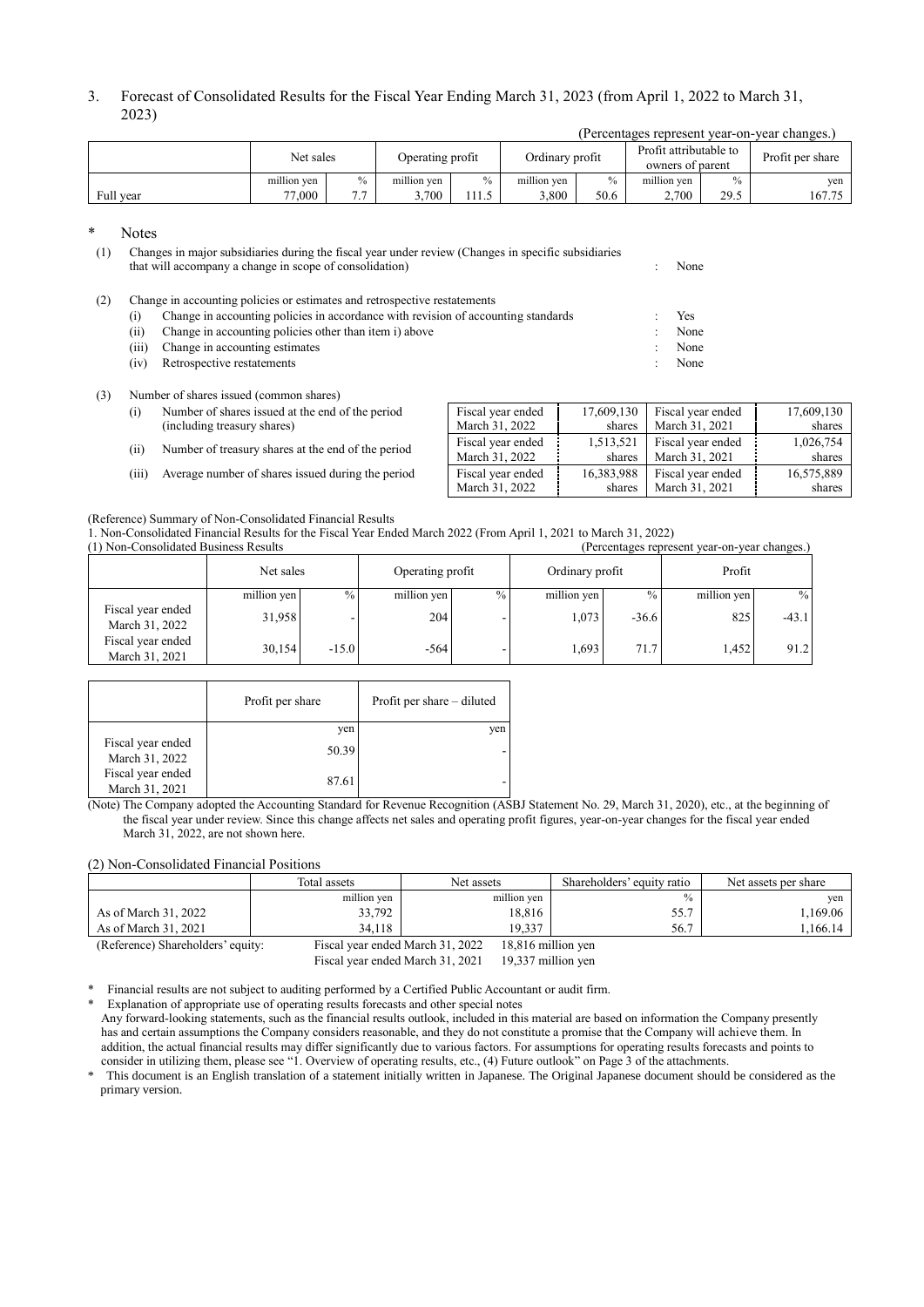# O Table of Contents of Attachments

| 1. Overview of Operating Results, etc.                                                                            | 2              |
|-------------------------------------------------------------------------------------------------------------------|----------------|
| (1) Overview of operating results for the fiscal year under review                                                | 2              |
| (2) Overview of financial position for the fiscal year under review                                               | $\overline{2}$ |
| (3) Overview of cash flows for the fiscal year under review                                                       | 3              |
| (4) Future outlook                                                                                                | 3              |
| (5) Basic policy for appropriation of profits and dividends for the fiscal year under review and next fiscal year | $\mathcal{R}$  |
| 2. Basic Approach towards Selection of Accounting Standard                                                        | 3              |
| 3. Consolidated Financial Statements and Key Notes                                                                | $\overline{4}$ |
| (1) Consolidated balance sheet                                                                                    | $\overline{4}$ |
| (2) Consolidated statement of income and consolidated statement of comprehensive income                           | 6              |
| Consolidated statement of income                                                                                  | 6              |
| Consolidated statement of comprehensive income                                                                    | 7              |
| (3) Consolidated statement of changes in equity                                                                   | 8              |
| (4) Consolidated statement of cash flows                                                                          | 10             |
| (5) Notes to consolidated financial statements                                                                    | 12             |
| (Notes to assumptions for on going concerns)                                                                      | 12             |
| (Change in accounting policies)                                                                                   | 12             |
| (Segment information)                                                                                             | 13             |
| (Per-share information)                                                                                           | 16             |
| (Important subsequent events)                                                                                     | 16             |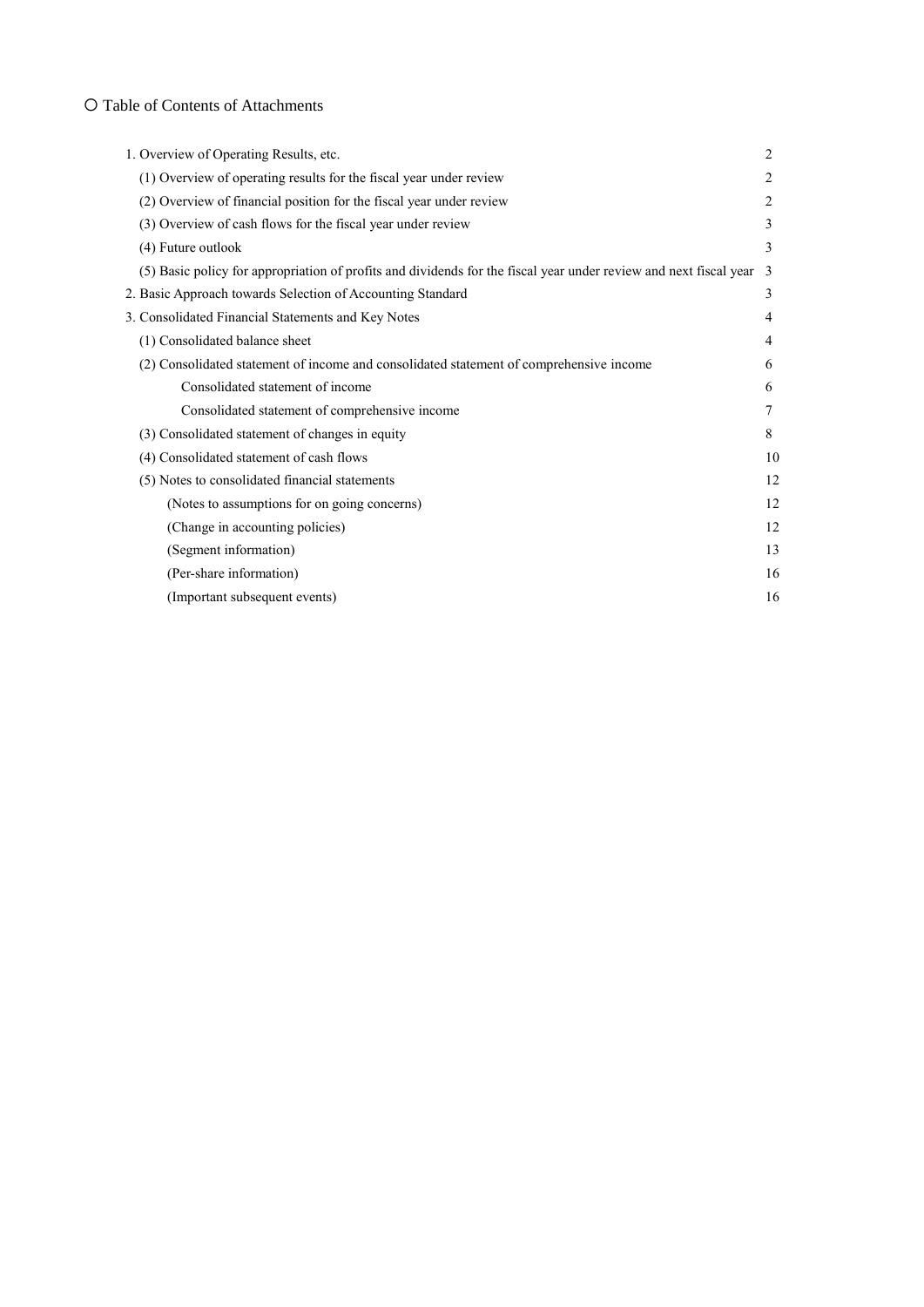# 1. Overview of Operating Results, etc.

#### (1) Overview of operating results for the fiscal year under review

During the fiscal year under review, the global economy recovered slowly due to the spread of policies aimed at both epidemic prevention and economic recovery in various countries around the world, despite a rebound in COVID-19 infections. While there were pressures on corporate management, such as production adjustment by automakers due to an insufficient semiconductor supply and increases in raw materials costs, transportation costs and fuel expenses, demand generally recovered in the Group's business because restrictions on economic activities were alleviated around the world.

Under this management environment, the Group also saw a recovery in orders, and consolidated net sales increased 13.1% year on year to 71,504 million yen. In terms of profit/loss, as a result of the increase in net sales and continuous initiatives for strengthening the Group's overall structure and improving its production system, operating profit was 1,749 million yen, up 152.4% on a year-on-year basis, and ordinary profit increased by 75.7% on a year-on-year basis to 2,522 million yen. Profit attributable to owners of the parent was 2,084 million yen, up 66.2% on a year-on-year basis. While net sales decreased 1,527 million yen due to the adoption of the Accounting Standard for Revenue Recognition (ASBJ Statement No. 29, March 31, 2020; hereinafter the "Revenue Recognition Accounting Standard"), etc., the effect on profit/loss was insignificant.

The Group's business performance by segment is as follows.

### Functional Parts Business

Orders slowed down in the second half of the fiscal year under review due to production adjustment by automakers in response to an insufficient semiconductor supply, but the trend for the full year was one of recovery. As a result, net sales increased 10.1% year-on-year to 30,910 million. Segment income increased 23.4% year-on-year to 3,137 million yen supported by structural reforms including streamlining production and cutting costs, despite the pressure of rising raw materials prices and surging transportation costs. Net sales decreased 237 million yen due to the adoption of the Revenue Recognition Accounting Standard, etc., but this did not effect segment income.

#### Anti-Vibration Parts Business

Net sales increased 19.1% year-on-year to 28,334 million yen supported by orders for construction machinery. Segment income decreased 25.7% year-on-year to 824 million yen due to surging costs for materials for metal parts. Net sales decreased 25 million yen due to the adoption of the Revenue Recognition Accounting Standard, etc., but this did not significantly effect segment income.

## Metal Business

Net sales remained flat year on year at (increased 0.3% to) 5,502 million yen. Segment loss was 175 million yen (compared to a loss of 563 million yen for the same period of the previous fiscal year) due to a surge in costs for materials for metal parts offsetting the emerging effect of efforts for streamlining. Net sales decreased 1,227 million yen due to the adoption of the Revenue Recognition Accounting Standard, etc., but this did not effect segment income.

## Hose Business

Net sales increased 24.3% year-on-year to 4,377 million yen as orders remained steady. Segment income surged from a loss of 155 million for the same period of the previous year to a total of 94 million yen due to increased net sales. Net sales fell 36 million yen due to the adoption of the Revenue Recognition Accounting Standard, etc., but this did not effect segment income.

#### Industrial Equipment Business

Net sales increased 4.4% year-on-year to 3,045 million yen as orders remained steady. Segment income increased 90.7% yearon-year to 520 million yen due to cutting costs.

## (2) Overview of financial position for the fiscal year under review

Assets, liabilities and net assets

## (Assets)

Total assets increased by 1,221 million yen from the end of the previous fiscal year to 65,039 million yen.

This is due primarily to an increase in current assets by 1,525 million yen caused by an increase in merchandise and finished goods as a result of the recovery in orders. Non-current assets decreased by 304 million yen due to a decrease in property, plant and equipment as a result of suppressed capital investment.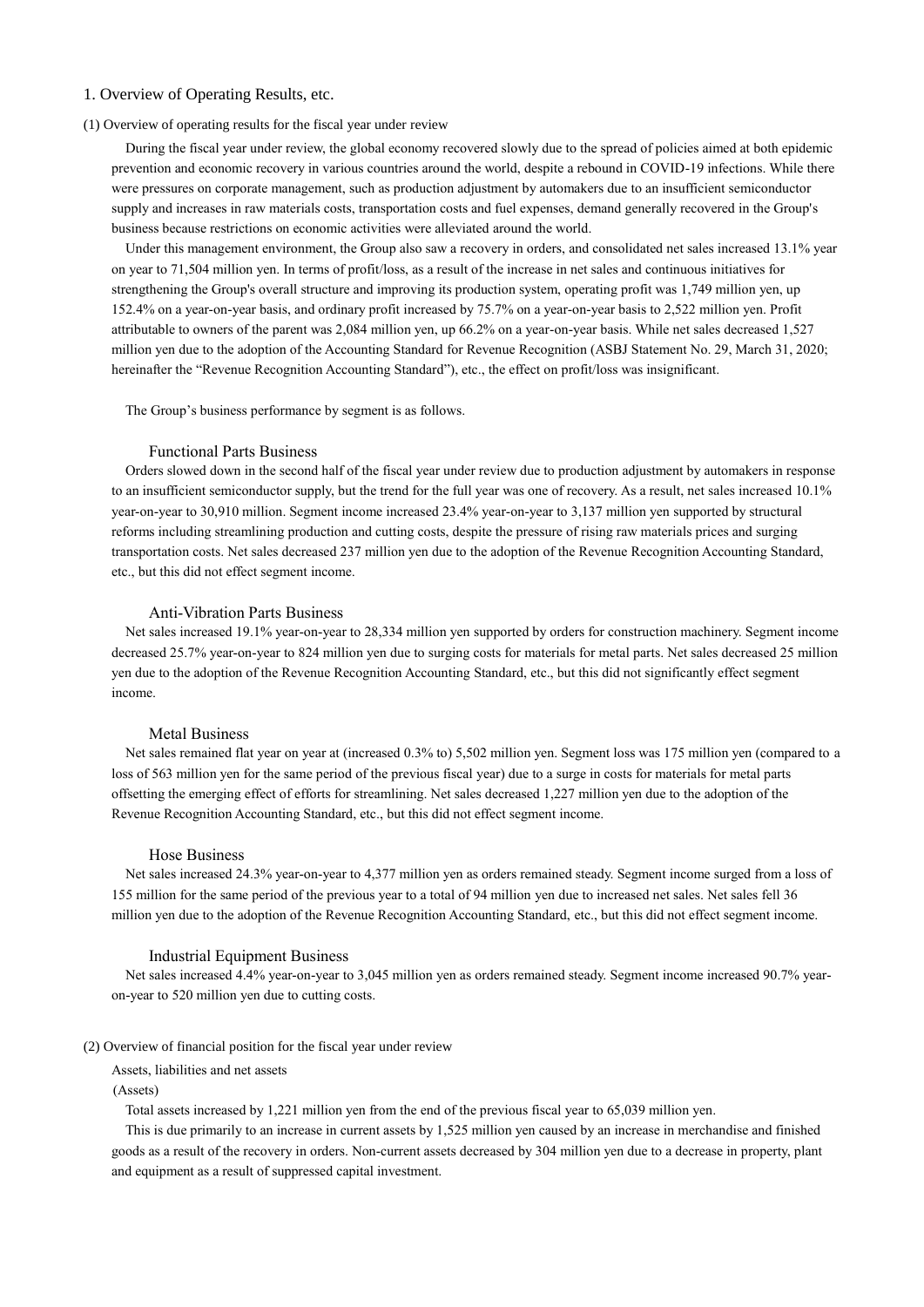## (Liabilities)

Liabilities decreased by 833 million yen from the end of the previous fiscal year to 30,662 million yen.

This is due primarily to a decrease in current liabilities by 478 million yen as a result of a decrease in borrowings.

## (Net assets)

Net assets increased by 2,055 million yen from the end of the previous fiscal year to 34,377 million yen.

This is due primarily to an increase in retained earnings of 1,238 million yen and an increase in foreign currency translation adjustments of 1,400 million yen.

### (3) Overview of cash flows for the fiscal year under review

Cash and cash equivalents (hereinafter "funds") as of the end of the fiscal year under review were 8,782 million yen, up 113 million yen compared to the end of the previous fiscal year.

Cash flows and the factors for changes thereof in the fiscal year under review are as follows.

#### (Cash flows from operating activities)

Funds provided by operating activities were 5,344 million yen (compared to 4,754 million yen in the same period of the previous year). This is due primarily to an increase in funds as a result of depreciation of 4,369 million yen and profit before income taxes of 2,553 million yen.

## (Cash flows from investing activities)

Funds used in investing activities were 2,846 million yen (compared to 4,026 million yen in the same period of the previous year). This is due primarily to the acquisition of property, plant and equipment of 2,772 million yen.

#### (Cash flows from financing activities)

Funds used in financing activities were 2,815 million yen (compared to 859 million yen in the same period of the previous year). This is due primarily to repayments of borrowings exceeding income by 1,362 million yen.

#### (4) Future outlook

The future outlook is quite uncertain. While the impact of the COVID-19 pandemic will gradually lessen, an insufficient supply of semiconductors is expected to remain for the time being. The surge in raw materials and fuel prices is expected to continue due to Russia's invasion of Ukraine, and the Company anticipates a large impact on the economy.

Amid such circumstances, the Group will promote the development and nurturing of next-generation finished goods for which there are strong social needs, including measures for CASE, lower the breakeven point by enhancing efficiency in indirect operations and further driving activities to streamline production, and improve the resilience of the corporate structure in a Company-wide effort, in order to maximize profit.

For the fiscal year ending March 31, 2023, the Company expects net sales of 77,000 million yen, operating profit of 3,700 million yen, ordinary profit of 3,800 million yen, and profit attributable to owners of the parent of 2,700 million yen.

## (5) Basic policy for appropriation of profits and dividends for the fiscal year under review and next fiscal year

The Company positions the return of profits to shareholders as a significant managerial issue, and sets the return of profits to shareholders in accordance with its performance while maintaining stable dividends, and taking internal reserves into consideration with future business development and business characteristics in mind, as one of the basic policies of the Company. Under this policy, the Company has decided to set the consolidated dividend payout ratio of 30% as the standard, and 20 yen per share a year (10 yen per share for the interim and year-end dividends, respectively) as the minimum dividend, except in the case where performance is extremely sluggish due to rapid changes in the management environment.

As the year-end dividend for the fiscal year under review, the Company will pay 20 yen per share as indicated in the Notice of Dividends of Surplus published on May 13, 2022.

Regarding the dividends for the next fiscal year, the Company plans to pay 50 yen per share a year, with a consolidated dividend payout ratio of 30% as the standard.

### 2. Basic Approach towards Selection of Accounting Standard

The Group's policy is to prepare consolidated financial statements based on Japan GAAP for the time being, while taking the comparability of consolidated financial statements between fiscal years and between companies into consideration.

With regard to application of the International Accounting Standards, the Group will take appropriate action in light of the situation at home and abroad.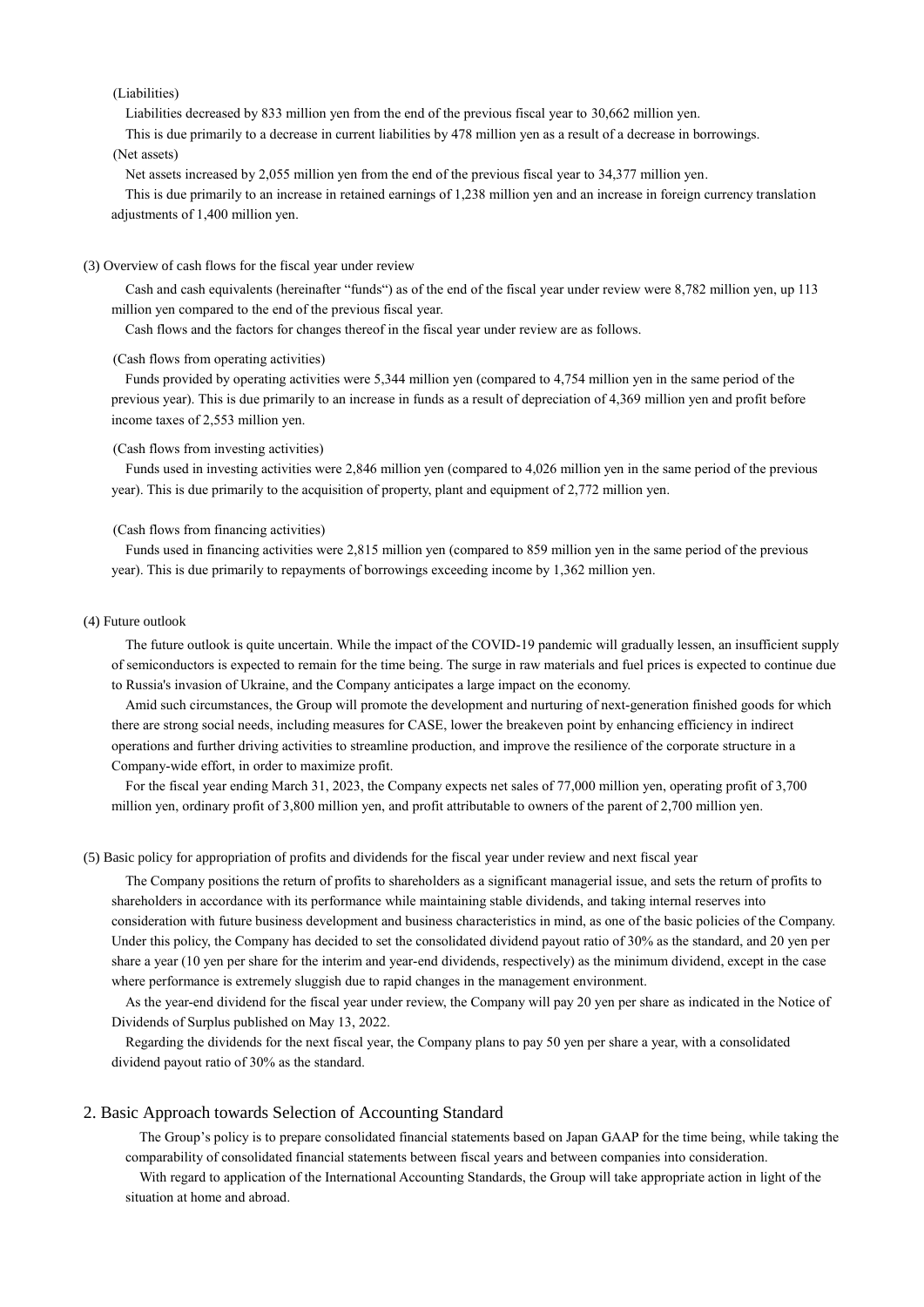# 3. Consolidated Financial Statements and Key Notes

(1) Consolidated balance sheet

|                                                        |                                              | (Million yen)                                    |
|--------------------------------------------------------|----------------------------------------------|--------------------------------------------------|
|                                                        | Previous fiscal year<br>As of March 31, 2021 | Fiscal year under review<br>As of March 31, 2022 |
| Assets                                                 |                                              |                                                  |
| Current assets                                         |                                              |                                                  |
| Cash and deposits                                      | 8,992                                        | 9,301                                            |
| Notes and accounts receivable - trade                  | 15,886                                       |                                                  |
| Notes receivable - trade                               |                                              | 949                                              |
| Accounts receivable - trade                            |                                              | 13,331                                           |
| Electronically recorded monetary claims -<br>operating | 2,827                                        | 3,112                                            |
| Merchandise and finished goods                         | 3,990                                        | 5,256                                            |
| Work in process                                        | 1,060                                        | 1,236                                            |
| Raw materials and supplies                             | 2,200                                        | 3,112                                            |
| Other                                                  | 1,299                                        | 1,495                                            |
| Allowance for doubtful accounts                        | $-37$                                        | $-51$                                            |
| Total current assets                                   | 36,218                                       | 37,744                                           |
| Non-current assets                                     |                                              |                                                  |
| Property, plant and equipment                          |                                              |                                                  |
| Buildings and structures, net                          | 7,235                                        | 7,848                                            |
| Machinery, equipment and vehicles, net                 | 10,040                                       | 9,640                                            |
| Tools, furniture and fixtures, net                     | 910                                          | 969                                              |
| Land                                                   | 5,806                                        | 5,844                                            |
| Leased assets, net                                     | 43                                           | 40                                               |
| Construction in progress                               | 1,146                                        | 409                                              |
| Total property, plant and equipment                    | 25,184                                       | 24,753                                           |
| Intangible assets                                      |                                              |                                                  |
| Other                                                  | 784                                          | 878                                              |
| Total intangible assets                                | 784                                          | 878                                              |
| Investments and other assets                           |                                              |                                                  |
| Investment securities                                  | 745                                          | 734                                              |
| Long-term prepaid expenses                             | $\mathbf{0}$                                 | 31                                               |
| Retirement benefit assets                              | 190                                          | 203                                              |
| Deferred tax assets                                    | 471                                          | 481                                              |
| Other                                                  | 234                                          | 211                                              |
| Allowance for doubtful accounts                        | $-13$                                        |                                                  |
| Total investments and other assets                     | 1,629                                        | 1,662                                            |
| Total non-current assets                               | 27,599                                       | 27,294                                           |
| Total assets                                           | 63,817                                       | 65,039                                           |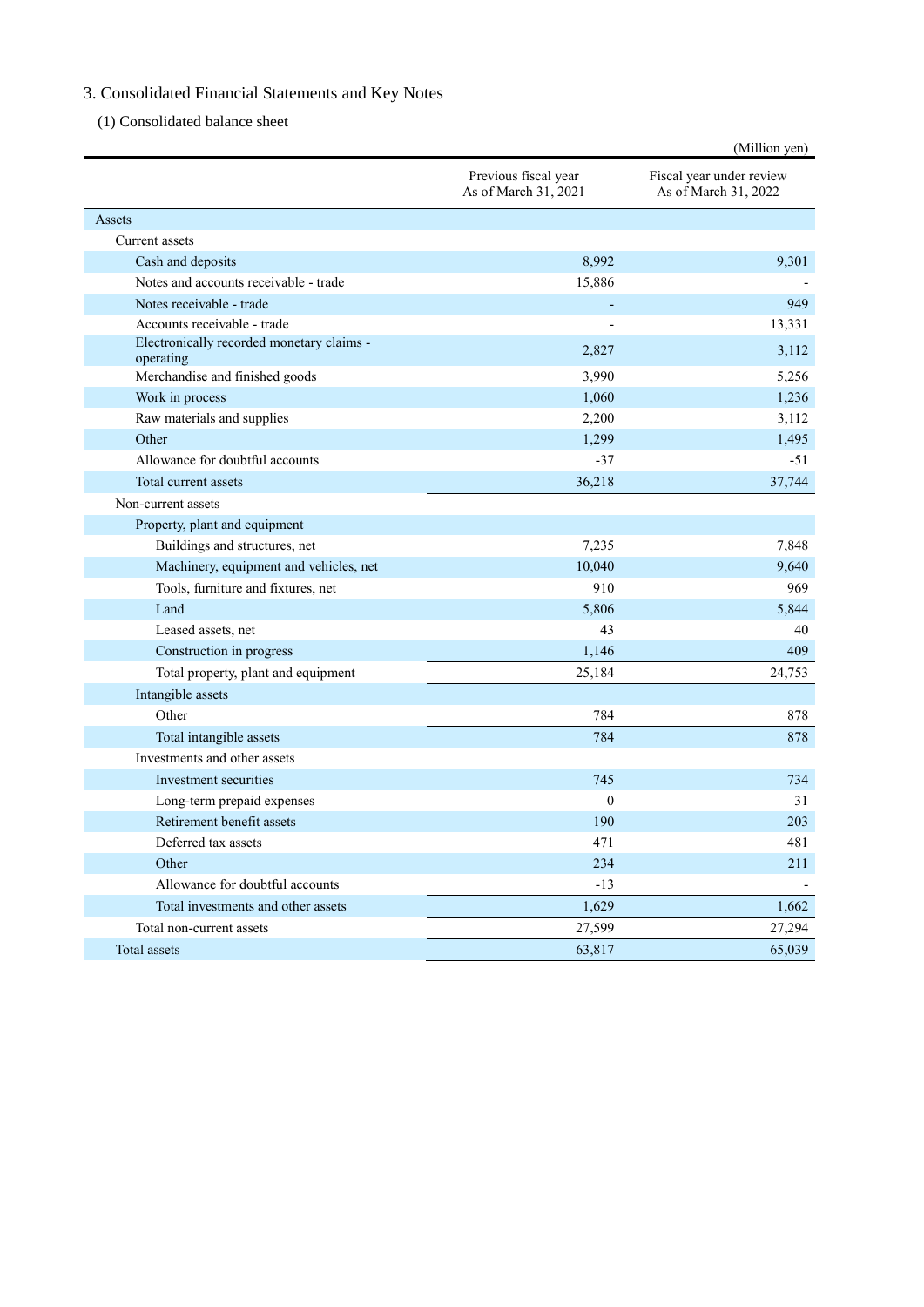|                                                                         |                                              | (Million yen)                                    |
|-------------------------------------------------------------------------|----------------------------------------------|--------------------------------------------------|
|                                                                         | Previous fiscal year<br>As of March 31, 2021 | Fiscal year under review<br>As of March 31, 2022 |
| Liabilities                                                             |                                              |                                                  |
| <b>Current</b> liabilities                                              |                                              |                                                  |
| Notes and accounts payable - trade                                      | 4,460                                        | 4,741                                            |
| Electronically recorded obligations - operating                         | 4,733                                        | 4,589                                            |
| Short-term borrowings                                                   | 6,427                                        | 5,644                                            |
| Current portion of long-term borrowings                                 | 2,323                                        | 2,141                                            |
| Income taxes payable                                                    | 209                                          | 297                                              |
| Provision for bonuses                                                   | 798                                          | 934                                              |
| Notes payable - facilities                                              | 247                                          | 595                                              |
| Other                                                                   | 4,070                                        | 3,846                                            |
| Total current liabilities                                               | 23,270                                       | 22,792                                           |
| Non-current liabilities                                                 |                                              |                                                  |
| Long-term borrowings                                                    | 3,338                                        | 3,143                                            |
| Deferred tax liabilities                                                | 506                                          | 489                                              |
| Retirement benefit liabilities                                          | 2,296                                        | 2,540                                            |
| Provision for retirement benefits for directors (and<br>other officers) | 144                                          | 146                                              |
| Other                                                                   | 1,940                                        | 1,549                                            |
| Total non-current liabilities                                           | 8,225                                        | 7,870                                            |
| <b>Total liabilities</b>                                                | 31,496                                       | 30,662                                           |
| Net assets                                                              |                                              |                                                  |
| Shareholders' equity                                                    |                                              |                                                  |
| Share capital                                                           | 1,395                                        | 1,395                                            |
| Capital surplus                                                         | 1,571                                        | 1,572                                            |
| Retained earnings                                                       | 28,315                                       | 29,554                                           |
| Treasury shares                                                         | $-933$                                       | $-1,416$                                         |
| Total shareholders' equity                                              | 30,348                                       | 31,106                                           |
| Accumulated other comprehensive income                                  |                                              |                                                  |
| Valuation difference on available-for-sale<br>securities                | 109                                          | 93                                               |
| Deferred gains or losses on hedges                                      | 1                                            | $-1$                                             |
| Foreign currency translation adjustment                                 | $-374$                                       | 1,025                                            |
| Total accumulated other comprehensive income                            | $-262$                                       | 1,117                                            |
| Non-controlling interests                                               | 2,235                                        | 2,152                                            |
| Total net assets                                                        | 32,321                                       | 34,377                                           |
| Total liabilities and net assets                                        | 63,817                                       | 65,039                                           |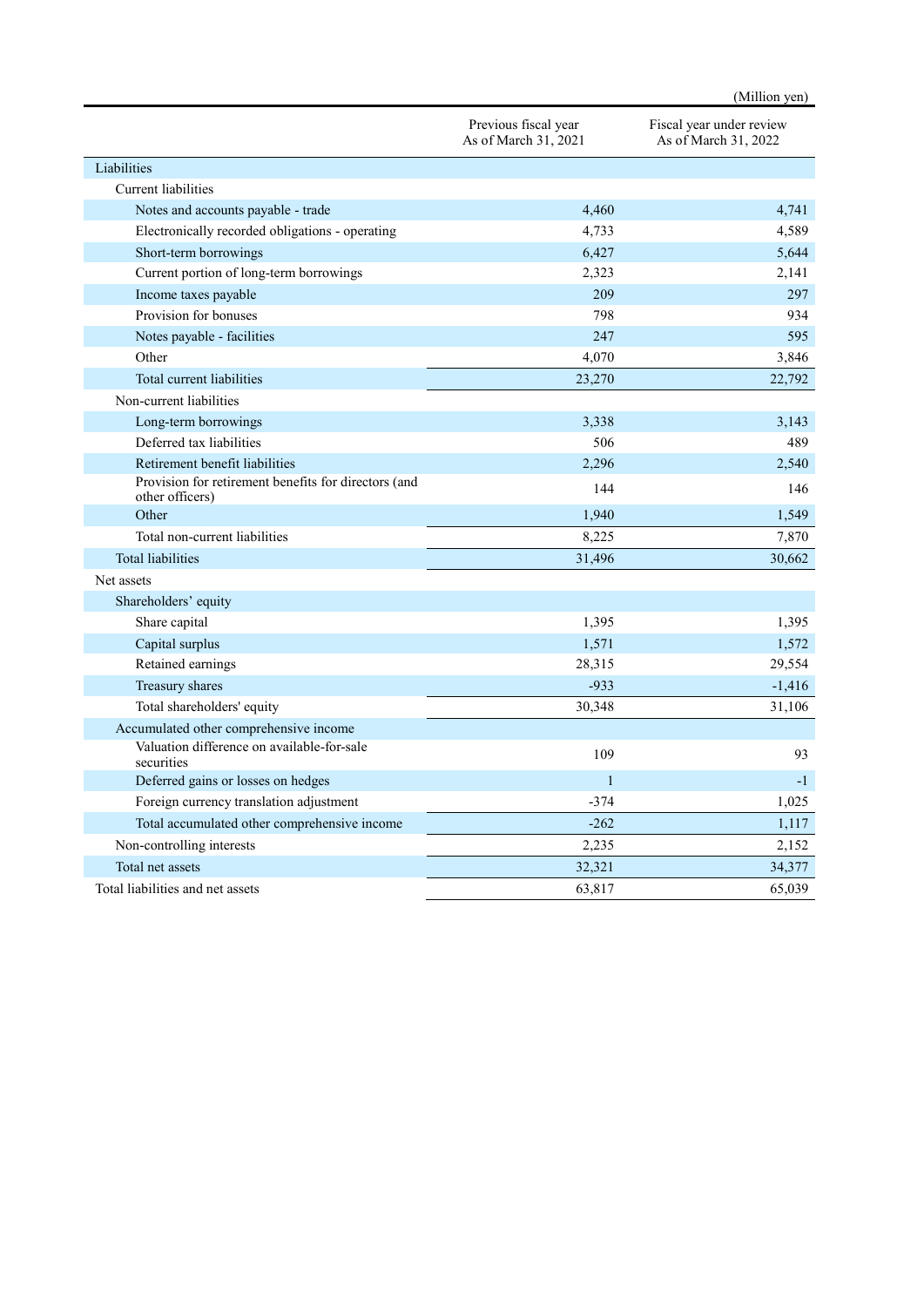(2) Consolidated statement of income and consolidated statement of comprehensive income

(Consolidated statement of income)

|                                                                         |                                                                   | (Million yen)                                                         |
|-------------------------------------------------------------------------|-------------------------------------------------------------------|-----------------------------------------------------------------------|
|                                                                         | Previous fiscal year<br>(From April 1, 2020<br>to March 31, 2021) | Fiscal year under review<br>(From April 1, 2021<br>to March 31, 2022) |
| Net sales                                                               | 63,214                                                            | 71,504                                                                |
| Cost of sales                                                           | 53,795                                                            | 59,995                                                                |
| Gross profit                                                            | 9,418                                                             | 11,508                                                                |
| Selling, general and administrative expenses                            |                                                                   |                                                                       |
| <b>Salaries</b>                                                         | 3,262                                                             | 3,669                                                                 |
| Freight and other                                                       | 1,816                                                             | 2,289                                                                 |
| Depreciation                                                            | 219                                                               | 195                                                                   |
| Provision for retirement benefits for directors (and<br>other officers) | 22                                                                | 15                                                                    |
| Retirement benefit expenses                                             | 109                                                               | 130                                                                   |
| Provision for bonuses                                                   | 196                                                               | 222                                                                   |
| Provision of allowance for doubtful accounts                            |                                                                   | 29                                                                    |
| Other                                                                   | 3,097                                                             | 3,205                                                                 |
| Total selling, general and administrative expenses                      | 8,725                                                             | 9,758                                                                 |
| Operating profit                                                        | 693                                                               | 1,749                                                                 |
| Non-operating income                                                    |                                                                   |                                                                       |
| Interest income                                                         | 37                                                                | 30                                                                    |
| Dividend income                                                         | 74                                                                | $\overline{7}$                                                        |
| Royalty income                                                          | 27                                                                |                                                                       |
| Share of profit of entities accounted for using equity                  |                                                                   |                                                                       |
| method                                                                  | 29                                                                | 16                                                                    |
| Foreign exchange gains                                                  |                                                                   | 261                                                                   |
| Gain on sale of non-current assets                                      | 48                                                                | 266                                                                   |
| Subsidies for employment adjustment                                     | 460                                                               | 201                                                                   |
| Other                                                                   | 220                                                               | 174                                                                   |
| Total non-operating income                                              | 899                                                               | 957                                                                   |
| Non-operating expenses                                                  |                                                                   |                                                                       |
| Interest expenses                                                       | 108                                                               | 94                                                                    |
| Foreign exchange losses                                                 | 9                                                                 |                                                                       |
| Loss on sale of non-current assets                                      | $\mathbf{0}$                                                      | 33                                                                    |
| Loss on retirement of non-current assets                                | 29                                                                | 39                                                                    |
| Other                                                                   | 9                                                                 | 16                                                                    |
| Total non-operating expenses                                            | 156                                                               | 184                                                                   |
| Ordinary profit                                                         | 1,435                                                             | 2,522                                                                 |
| Extraordinary income                                                    |                                                                   |                                                                       |
| Gain on sale of investment securities                                   |                                                                   | 31                                                                    |
| Total extraordinary income                                              |                                                                   | 31                                                                    |
| <b>Extraordinary</b> losses                                             |                                                                   |                                                                       |
| Loss on valuation of investment securities                              | 17                                                                |                                                                       |
| Total extraordinary losses                                              | 17                                                                |                                                                       |
| Profit before income taxes                                              | 1,417                                                             | 2,553                                                                 |
| Income taxes - current                                                  | 375                                                               | 583                                                                   |
| Income taxes - deferred                                                 | $-144$                                                            | $-23$                                                                 |
| Total income taxes                                                      | 230                                                               | 559                                                                   |
| Profit                                                                  | 1,187                                                             | 1,994                                                                 |
| Loss attributable to non-controlling interests                          | $-67$                                                             | $-90$                                                                 |
| Profit attributable to owners of parent                                 | 1,254                                                             | 2,084                                                                 |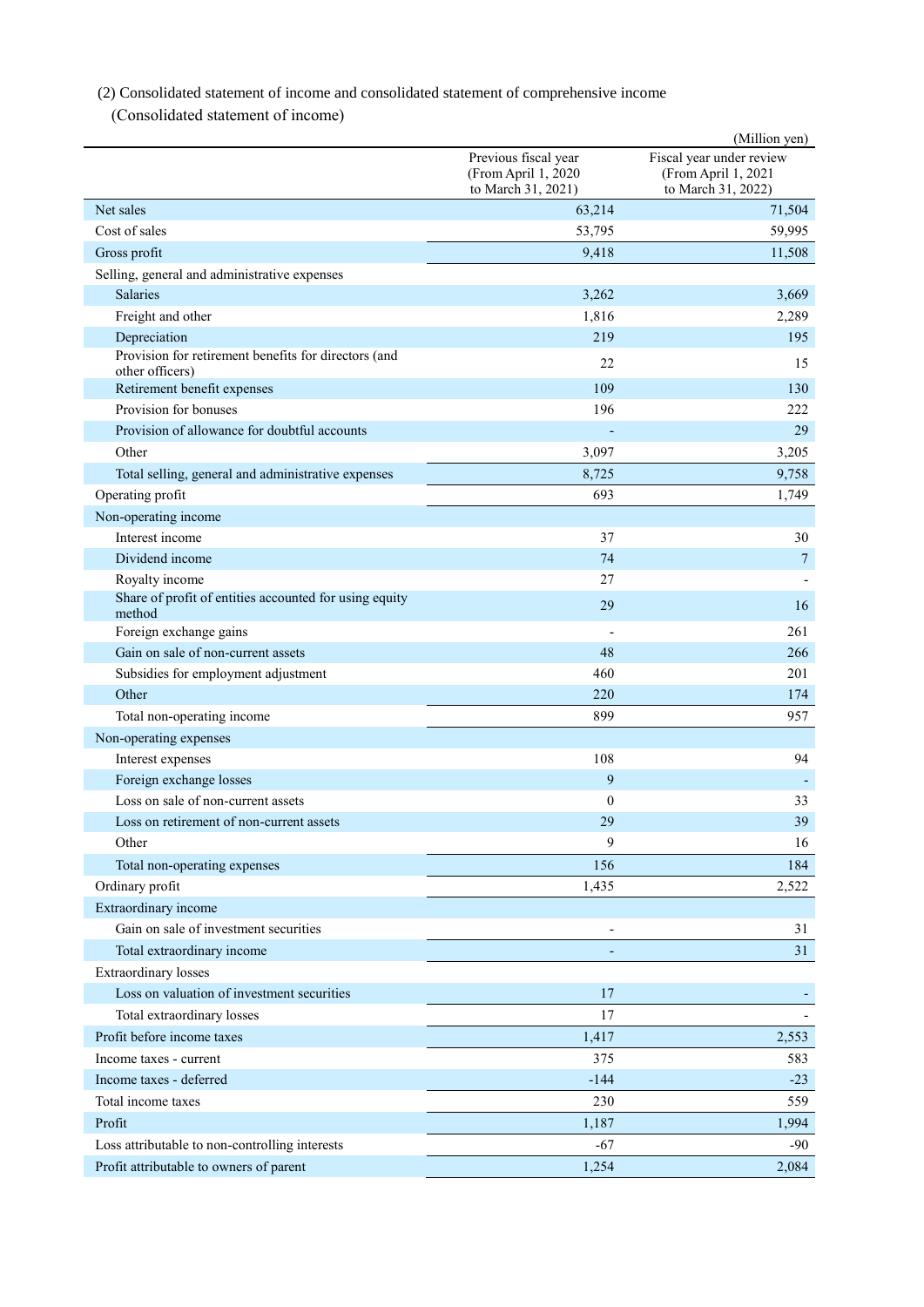# (Consolidated statement of comprehensive income)

|                                                                                      |                                                                   | (Million yen)                                                          |
|--------------------------------------------------------------------------------------|-------------------------------------------------------------------|------------------------------------------------------------------------|
|                                                                                      | Previous fiscal year<br>(From April 1, 2020<br>to March 31, 2021) | Fiscal year under review<br>(From April 1, 2021)<br>to March 31, 2022) |
| Profit                                                                               | 1,187                                                             | 1,994                                                                  |
| Other comprehensive income                                                           |                                                                   |                                                                        |
| Valuation difference on available-for-sale securities                                | 51                                                                | $-15$                                                                  |
| Deferred gains or losses on hedges                                                   | $\theta$                                                          | $-1$                                                                   |
| Foreign currency translation adjustment                                              | $-621$                                                            | 1,441                                                                  |
| Share of other comprehensive income of entities<br>accounted for using equity method | 5                                                                 | 56                                                                     |
| Total other comprehensive income                                                     | $-564$                                                            | 1,480                                                                  |
| Comprehensive income                                                                 | 622                                                               | 3,475                                                                  |
| Profit attributable to                                                               |                                                                   |                                                                        |
| Comprehensive income attributable to owners of<br>parent                             | 744                                                               | 3,465                                                                  |
| Comprehensive income attributable to non-controlling<br>interests                    | $-122$                                                            | 9                                                                      |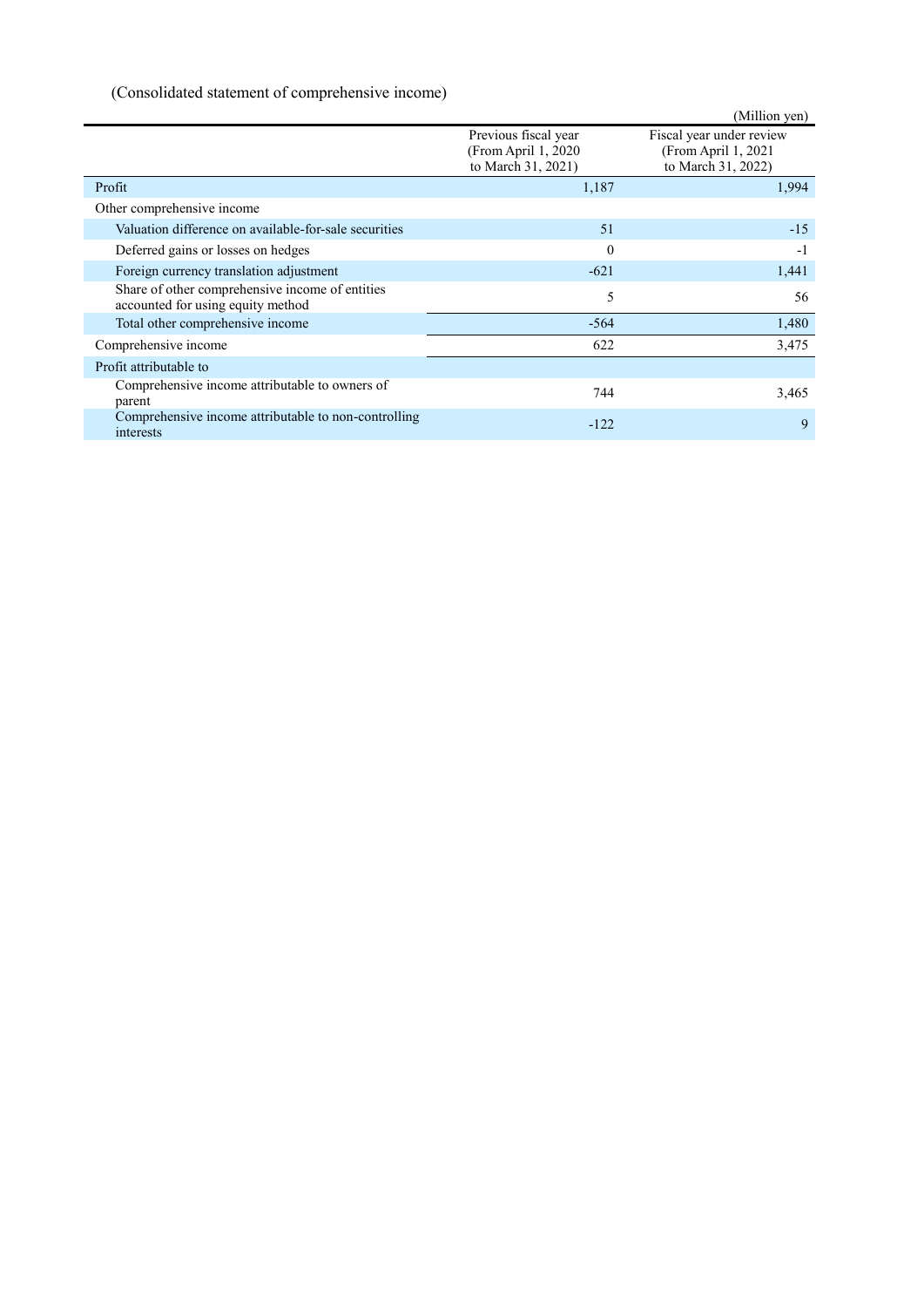# (3) Consolidated statement of changes in equity

# Previous fiscal year (From April 1, 2020 to March 31, 2021)

|                                                            |               |                 |                      |                 | (Million yen)                 |
|------------------------------------------------------------|---------------|-----------------|----------------------|-----------------|-------------------------------|
|                                                            |               |                 | Shareholders' equity |                 |                               |
|                                                            | Share capital | Capital surplus | Retained earnings    | Treasury shares | Total shareholders'<br>equity |
| Balance at beginning of<br>period                          | 1,395         | 1,576           | 27,226               | $-951$          | 29,246                        |
| Changes during period                                      |               |                 |                      |                 |                               |
| Dividends of surplus                                       |               |                 | $-165$               |                 | $-165$                        |
| Profit attributable to<br>owners of parent                 |               |                 | 1,254                |                 | 1,254                         |
| Disposal of treasury<br>shares                             |               | $-4$            |                      | 17              | 13                            |
| Net changes in items<br>other than shareholders'<br>equity |               |                 |                      |                 |                               |
| Total changes during<br>period                             |               | $-4$            | 1,088                | 17              | 1,101                         |
| Balance at end of period                                   | 1,395         | 1,571           | 28,315               | $-933$          | 30,348                        |

|                                                            |                                          | Accumulated other comprehensive income |                                               |                              |                  |  |
|------------------------------------------------------------|------------------------------------------|----------------------------------------|-----------------------------------------------|------------------------------|------------------|--|
|                                                            | Other securities<br>Valuation difference | Deferred gains or<br>losses on hedges  | Foreign currency<br>translation<br>adjustment | Non-controlling<br>interests | Total net assets |  |
| Balance at beginning of<br>period                          | 58                                       | $\Omega$                               | 188                                           | 2,447                        | 31,941           |  |
| Changes during period                                      |                                          |                                        |                                               |                              |                  |  |
| Dividends of surplus                                       |                                          |                                        |                                               |                              | $-165$           |  |
| Profit attributable to<br>owners of parent                 |                                          |                                        |                                               |                              | 1,254            |  |
| Disposal of treasury<br>shares                             |                                          |                                        |                                               |                              | 13               |  |
| Net changes in items<br>other than shareholders'<br>equity | 51                                       | $\Omega$                               | $-562$                                        | $-211$                       | $-721$           |  |
| Total changes during<br>period                             | 51                                       | $\theta$                               | $-562$                                        | $-211$                       | 380              |  |
| Balance at end of period                                   | 109                                      |                                        | $-374$                                        | 2,235                        | 32,321           |  |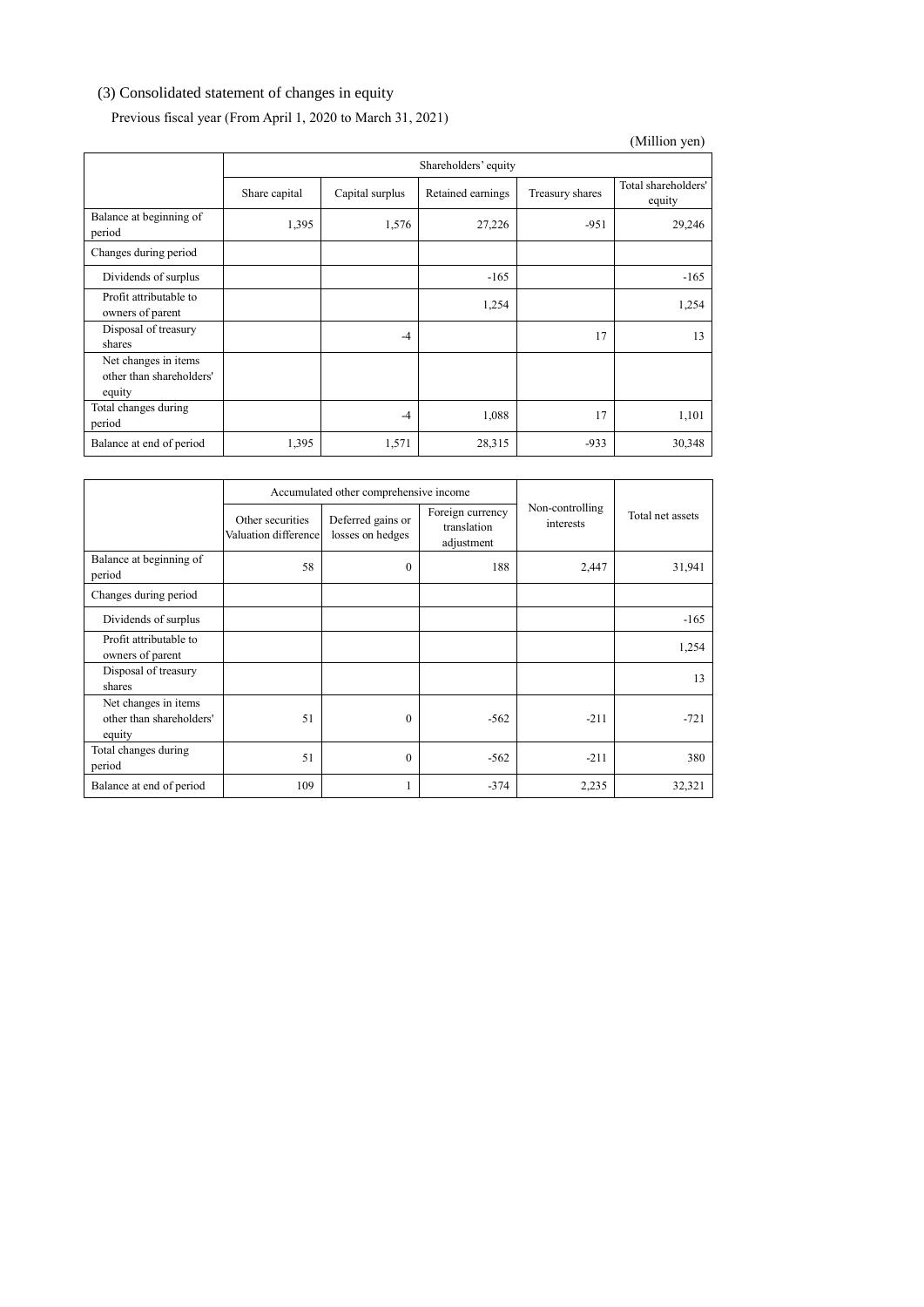|  |  | Fiscal year under review (From April 1, 2021 to March 31, 2022) |
|--|--|-----------------------------------------------------------------|
|--|--|-----------------------------------------------------------------|

|                                                            |               |                 |                      |                 | (Million yen)                 |
|------------------------------------------------------------|---------------|-----------------|----------------------|-----------------|-------------------------------|
|                                                            |               |                 | Shareholders' equity |                 |                               |
|                                                            | Share capital | Capital surplus | Retained earnings    | Treasury shares | Total shareholders'<br>equity |
| Balance at beginning of<br>period                          | 1,395         | 1,571           | 28,315               | $-933$          | 30,348                        |
| Cumulative effect of<br>changes in accounting<br>policies  |               |                 | $\mathbf{0}$         |                 | $\theta$                      |
| Restated balance                                           | 1,395         | 1,571           | 28,315               | $-933$          | 30,349                        |
| Changes during period                                      |               |                 |                      |                 |                               |
| Dividends of surplus                                       |               |                 | $-846$               |                 | $-846$                        |
| Profit attributable to<br>owners of parent                 |               |                 | 2,084                |                 | 2,084                         |
| Purchase of treasury<br>shares                             |               |                 |                      | $-494$          | $-494$                        |
| Disposal of treasury<br>shares                             |               | 1               |                      | 12              | 13                            |
| Net changes in items<br>other than shareholders'<br>equity |               |                 |                      |                 |                               |
| Total changes during<br>period                             |               | 1               | 1,238                | $-482$          | 757                           |
| Balance at end of period                                   | 1,395         | 1,572           | 29,554               | $-1,416$        | 31,106                        |

|                                                            | Accumulated other comprehensive income   |                                       |                                               |                              |                  |
|------------------------------------------------------------|------------------------------------------|---------------------------------------|-----------------------------------------------|------------------------------|------------------|
|                                                            | Other securities<br>Valuation difference | Deferred gains or<br>losses on hedges | Foreign currency<br>translation<br>adjustment | Non-controlling<br>interests | Total net assets |
| Balance at beginning of<br>period                          | 109                                      | 1                                     | $-374$                                        | 2,235                        | 32,321           |
| Cumulative effect of<br>changes in accounting<br>policies  |                                          |                                       |                                               |                              | $\theta$         |
| <b>Restated balance</b>                                    | 109                                      | 1                                     | $-374$                                        | 2,235                        | 32,321           |
| Changes during period                                      |                                          |                                       |                                               |                              |                  |
| Dividends of surplus                                       |                                          |                                       |                                               |                              | $-846$           |
| Profit attributable to<br>owners of parent                 |                                          |                                       |                                               |                              | 2,084            |
| Purchase of treasury<br>shares                             |                                          |                                       |                                               |                              | $-494$           |
| Disposal of treasury<br>shares                             |                                          |                                       |                                               |                              | 13               |
| Net changes in items<br>other than shareholders'<br>equity | $-15$                                    | $-3$                                  | 1,400                                         | $-82$                        | 1,298            |
| Total changes during<br>period                             | $-15$                                    | $-3$                                  | 1,400                                         | $-82$                        | 2,055            |
| Balance at end of period                                   | 93                                       | $-1$                                  | 1,025                                         | 2,152                        | 34,377           |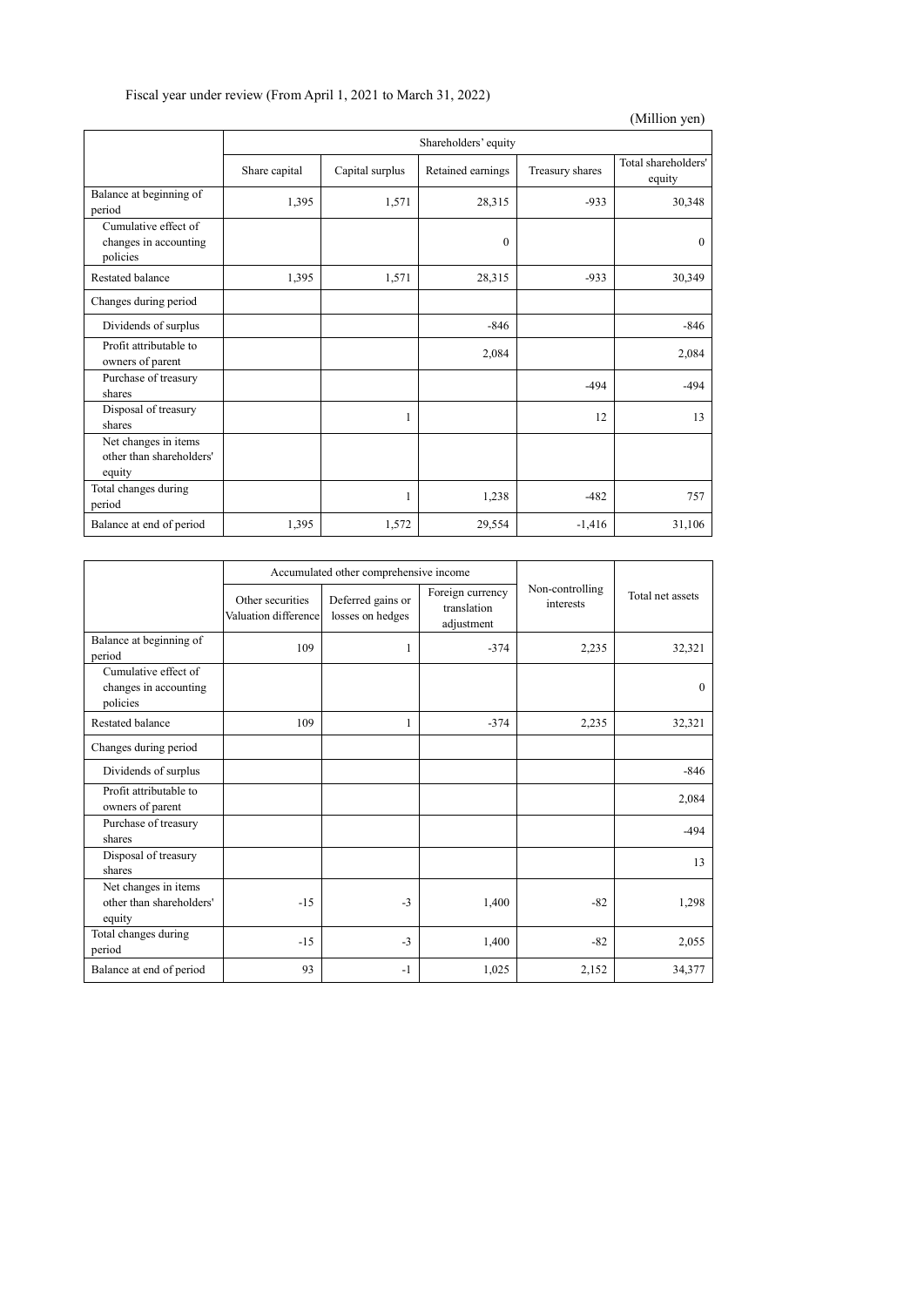# (4) Consolidated statement of cash flows

|                                                                                                |                                                                   | (Million yen)                                                         |
|------------------------------------------------------------------------------------------------|-------------------------------------------------------------------|-----------------------------------------------------------------------|
|                                                                                                | Previous fiscal year<br>(From April 1, 2020<br>to March 31, 2021) | Fiscal year under review<br>(From April 1, 2021<br>to March 31, 2022) |
| Cash flows from operating activities                                                           |                                                                   |                                                                       |
| Profit before income taxes                                                                     | 1,417                                                             | 2.553                                                                 |
| Depreciation                                                                                   | 4,344                                                             | 4,369                                                                 |
| Increase (decrease) in allowance for doubtful accounts                                         | 24                                                                | -1                                                                    |
| Increase (decrease) in provision for bonuses                                                   | 59                                                                | 135                                                                   |
| Increase (decrease) in retirement benefit assets and<br>liabilities                            | 74                                                                | 199                                                                   |
| Increase (decrease) in provision for retirement<br>benefits for directors (and other officers) | 15                                                                | $-0$                                                                  |
| Interest and dividend income                                                                   | $-112$                                                            | $-37$                                                                 |
| Interest expenses                                                                              | 108                                                               | 94                                                                    |
| Share of loss (profit) of entities accounted for using<br>equity method                        | $-29$                                                             | $-16$                                                                 |
| Foreign exchange losses (gains)                                                                | $7\overline{ }$                                                   | $-103$                                                                |
| Loss (gain) on sale of property, plant and equipment                                           | $-48$                                                             | $-232$                                                                |
| Loss on retirement of property, plant and equipment                                            | 29                                                                | 39                                                                    |
| Loss (gain) on sale of investment securities                                                   |                                                                   | $-31$                                                                 |
| Loss (gain) on valuation of investment securities                                              | 17                                                                |                                                                       |
| Decrease (increase) in trade receivables                                                       | $-633$                                                            | 2,080                                                                 |
| Decrease (increase) in inventories                                                             | 297                                                               | $-2,004$                                                              |
| Increase (decrease) in trade payables                                                          | $-663$                                                            | $-329$                                                                |
| Decrease (increase) in other assets                                                            | $-63$                                                             | $-122$                                                                |
| Increase (decrease) in other liabilities                                                       | 240                                                               | $-257$                                                                |
| Other                                                                                          | 145                                                               | $-336$                                                                |
| Subtotal                                                                                       | 5,234                                                             | 5,998                                                                 |
| Interest and dividends received                                                                | 129                                                               | 45                                                                    |
| Interest paid                                                                                  | $-107$                                                            | $-97$                                                                 |
| Income taxes refund (paid)                                                                     | $-501$                                                            | $-601$                                                                |
| Cash flow from operating activities                                                            | 4,754                                                             | 5,344                                                                 |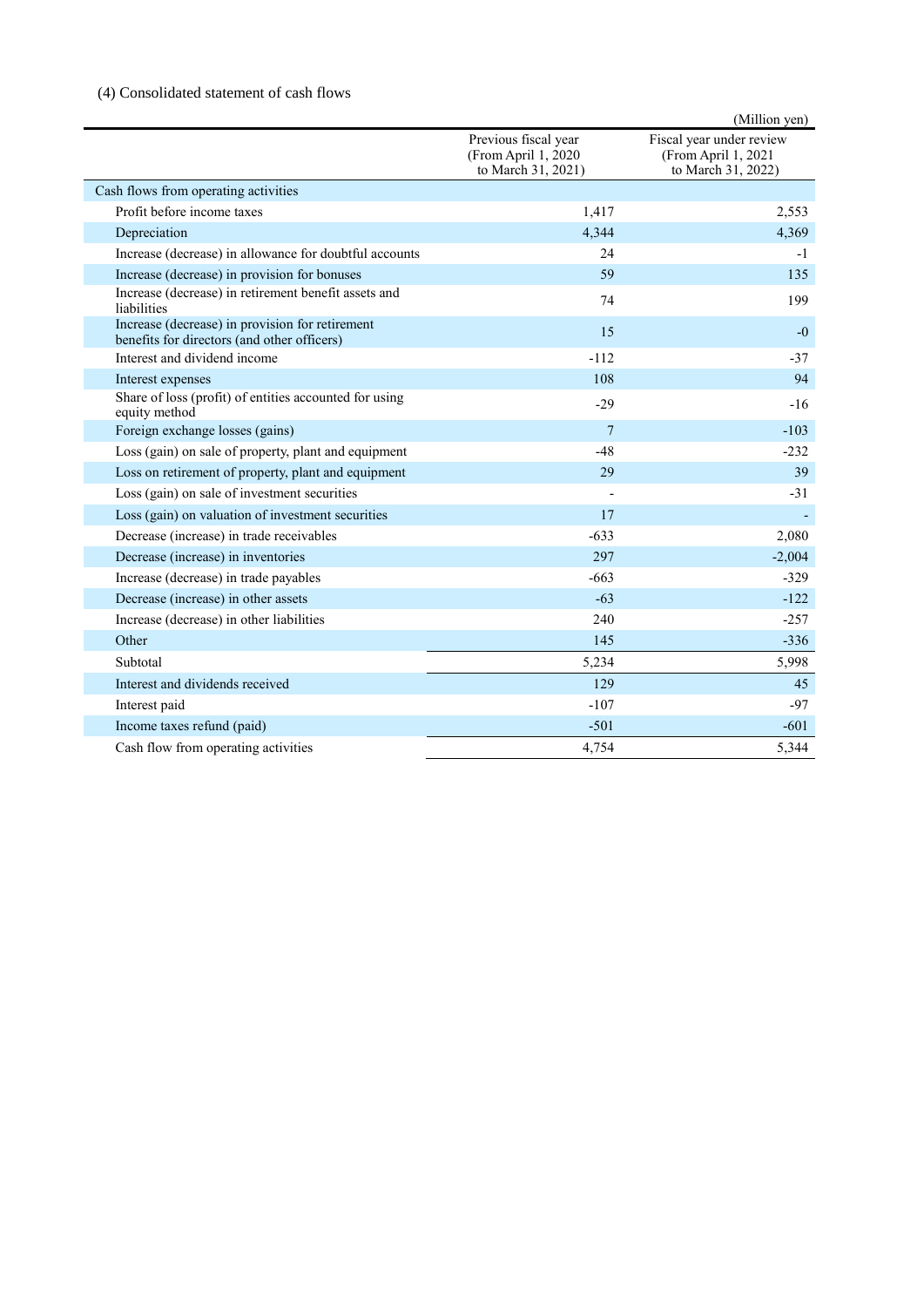|                                                                |                                                                    | (Million yen)                                                         |
|----------------------------------------------------------------|--------------------------------------------------------------------|-----------------------------------------------------------------------|
|                                                                | Previous fiscal year<br>(From April 1, 2020)<br>to March 31, 2021) | Fiscal year under review<br>(From April 1, 2021<br>to March 31, 2022) |
| Cash flows from investing activities                           |                                                                    |                                                                       |
| Payments into time deposits                                    | $-0$                                                               | $-174$                                                                |
| Proceeds from withdrawal of time deposits                      | 96                                                                 |                                                                       |
| Purchase of long-term prepaid expenses                         | $-0$                                                               | $-35$                                                                 |
| Purchase of property, plant and equipment                      | $-4,325$                                                           | $-2,772$                                                              |
| Proceeds from sale of property, plant and equipment            | 224                                                                | 154                                                                   |
| Purchase of intangible assets                                  | $-63$                                                              | $-124$                                                                |
| Purchase of investment securities                              | $-2$                                                               | $-2$                                                                  |
| Proceeds from sale of investment securities                    |                                                                    | 37                                                                    |
| Other                                                          | 44                                                                 | 70                                                                    |
| Cash flow from investing activities                            | $-4,026$                                                           | $-2,846$                                                              |
| Cash flow from financing activities                            |                                                                    |                                                                       |
| Proceeds from short-term borrowings                            | 810                                                                | 235                                                                   |
| Repayments of short-term borrowings                            | $-1,087$                                                           | $-1,178$                                                              |
| Proceeds from long-term borrowings                             | 2,240                                                              | 1,915                                                                 |
| Repayments of long-term borrowings                             | $-2,549$                                                           | $-2,334$                                                              |
| Repayments of lease obligations                                | $-19$                                                              | $-18$                                                                 |
| Purchase of treasury shares                                    |                                                                    | $-494$                                                                |
| Dividends paid                                                 | $-165$                                                             | $-846$                                                                |
| Dividends paid to non-controlling interests                    | $-88$                                                              | $-93$                                                                 |
| Cash flow from financing activities                            | $-859$                                                             | $-2,815$                                                              |
| Effect of exchange rate change on cash and cash<br>equivalents | $-77$                                                              | 430                                                                   |
| Net increase (decrease) in cash and cash equivalents           | $-208$                                                             | 113                                                                   |
| Cash and cash equivalents at beginning of period               | 8,877                                                              | 8,668                                                                 |
| Cash and cash equivalents at end of period                     | 8,668                                                              | 8,782                                                                 |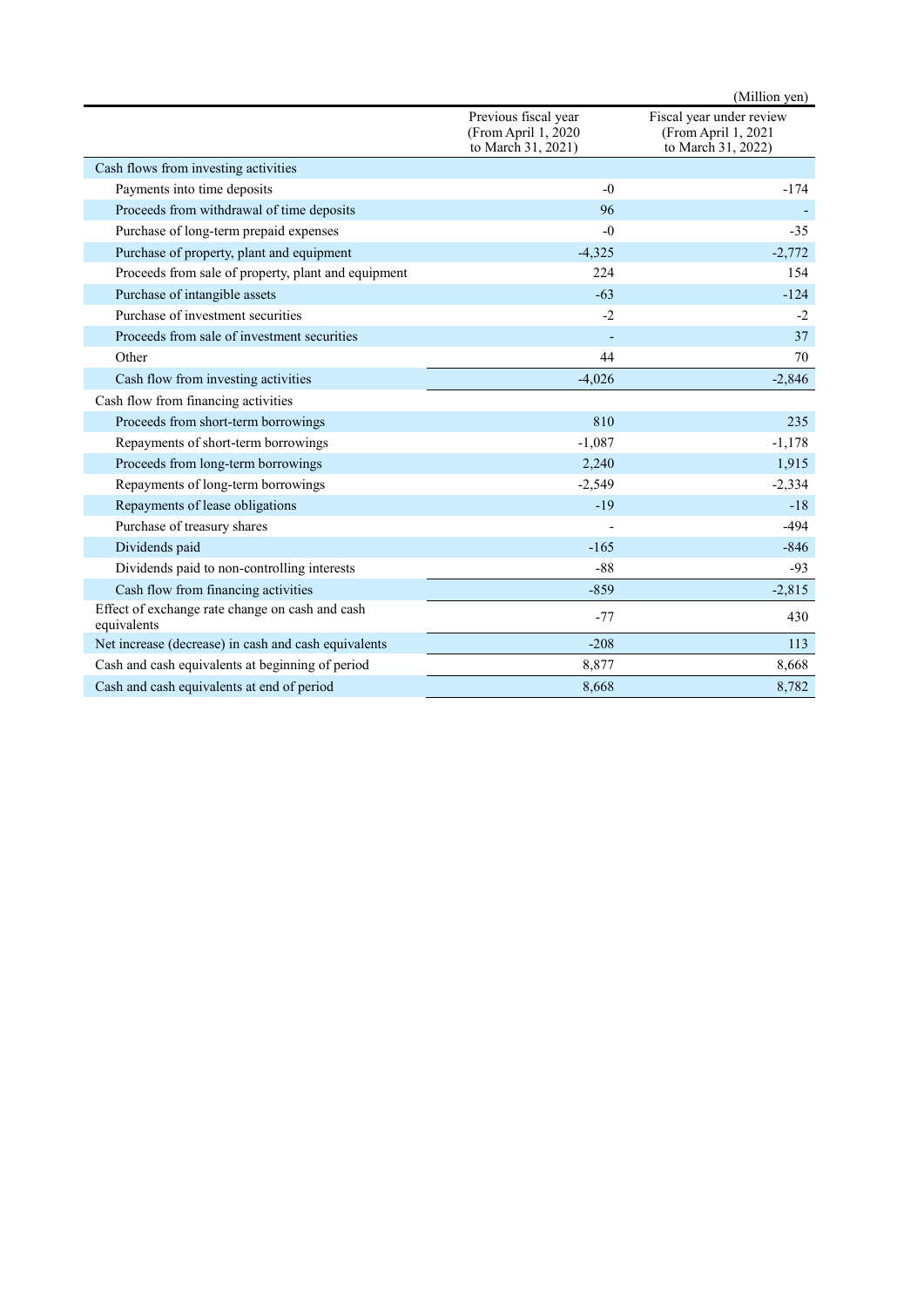# (5) Notes to consolidated financial statements

(Notes to assumptions for on going concerns) Not applicable.

# (Change in accounting policies)

(Adoption of Accounting Standard for Revenue Recognition)

The Company adopted the Accounting Standard for Revenue Recognition (ASBJ Statement No. 29, March 31, 2020; hereinafter the "Revenue Recognition Accounting Standard"), etc., at the beginning of the fiscal year under review. Under this standard, revenue is recognized when control of promised goods or services is transferred to the customer, for the amount expected to be received in exchange for the goods or services.

The major change is that in the case of transactions, where the Company processes raw materials bought from a customer and then sells them back to that customer, the Company now recognizes the net amount of payment received from the customer minus the purchase price of raw materials as revenue, whereas previously the Company would recognize the total amount of payment including the purchase price of raw materials as revenue.

In addition, for transactions in which the Company's role in selling finished goods to customers falls under the category of agent, the Company previously recognized revenue based on the total amount of payment received from the customer, but that has changed to a method of recognizing revenue based on the net amount of such total payment minus the amount paid to third parties.

Furthermore, regarding royalty income received from entities accounted for using the equity method for the provision of technologies that are the results of our research and development activities, the Company previously recognized it as nonoperating income, but that has changed to a method of presenting it as net sales, starting with the fiscal year under review, since it was found that such royalty income falls under the category of revenue from contracts with customers under the Revenue Recognition Accounting Standard.

The Company has applied the Revenue Recognition Accounting Standard, etc., in accordance with the transitional treatment provided in the proviso of Paragraph 84 of the Guidance on Accounting Standard for Revenue Recognition. After the cumulative effect of retrospectively applying the new accounting policy prior to the beginning of the fiscal year under review was added to or subtracted from the beginning balance of retained earnings, the Company began using the new accounting policy starting with the beginning balance of the current fiscal year.

"Notes and accounts receivable - trade," which was previously presented in the section of current assets in the consolidated balance sheet for the previous fiscal year, is included in "Notes receivable - trade" and "Accounts receivable - trade" starting from the fiscal year under review. However, in accordance with the transitional treatment specified in Paragraph 89-2 of the Revenue Recognition Accounting Standard, the prior year's consolidated financial statements have not been reclassified to conform to the new presentation.

As a result, net sales and cost of sales in the consolidated statement of income for the fiscal year under review decreased 1,527 million yen and 1,554 million yen, respectively, compared to prior to the adoption of the Revenue Recognition Accounting Standard. The effect on operating profit, ordinary profit, and profit before income taxes was insignificant. The effect on the balance at beginning of period of retained earnings was also insignificant.

#### (Adoption of Accounting Standard for Fair Value Measurement)

The Company adopted the Accounting Standard for Fair Value Measurement (ASBJ Statement No. 30, July 4, 2019); hereinafter the "Fair Value Measurement Accounting Standard"), etc., at the beginning of the fiscal year under review. In accordance with the transitional treatment specified in Paragraph 19 of the Fair Value Accounting Standard and Paragraph 44-2 of the Accounting Standard for Financial Instruments (ASBJ Statement No. 10, July 4, 2019), the Company applies the new accounting policies set forth in the Fair Value Accounting Standard prospectively. The adoption of the new accounting standard had no effect on consolidated financial statements.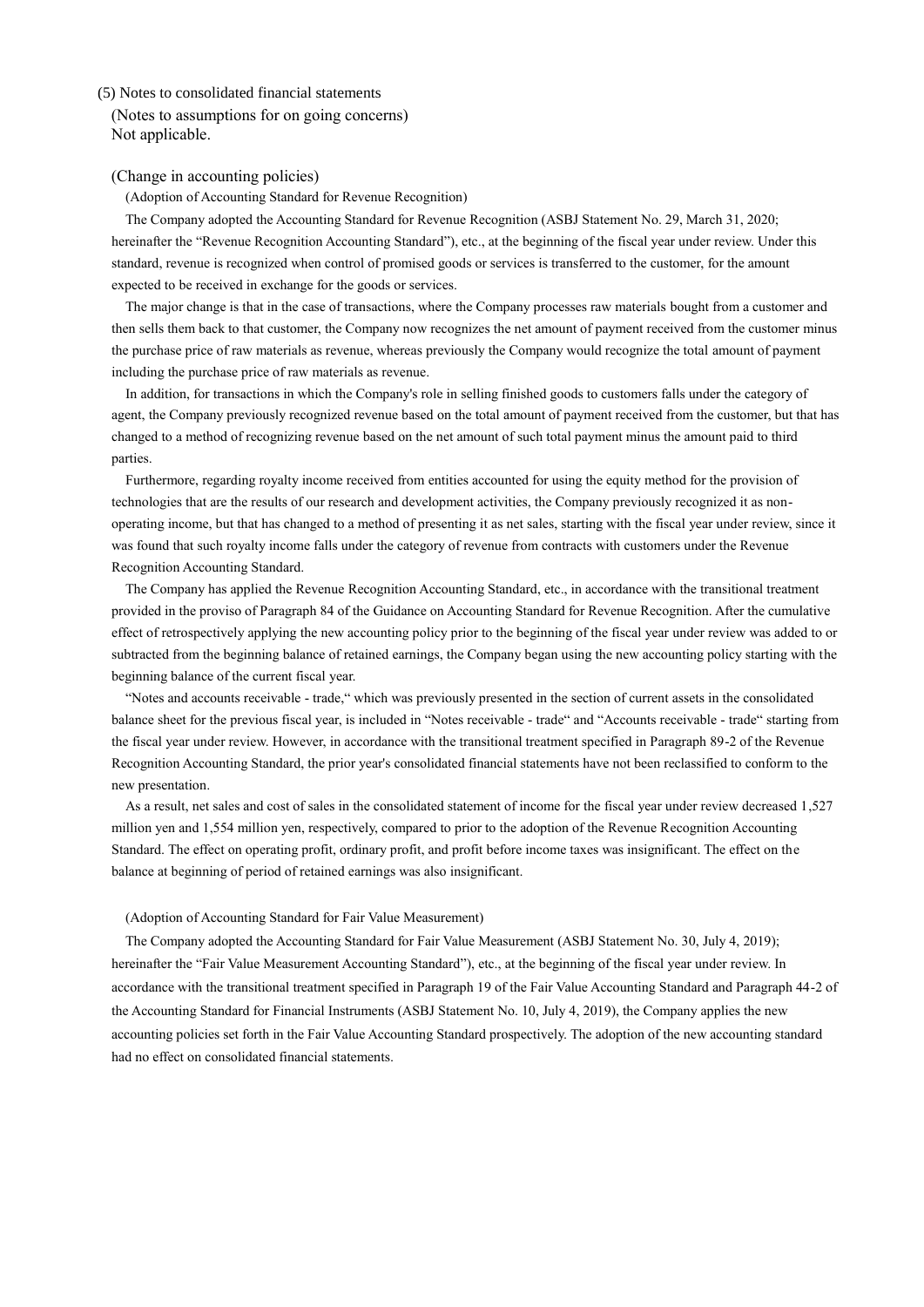(Segment information) Segment information

1. Overview of Reporting Segments

(1) Methods to determine reporting segments

Reporting segments of the Company are components of the Company for which separate financial information can be obtained, and for which the Board of Directors conducts reviews on a regular basis to determine the allocation of management resources and assess business performance.

The Company has business units by finished goods line at its head office. Each business unit develops comprehensive strategies for Japan and overseas and carries out business activities regarding the product line it handles. The parent company, however, directly supervises the businesses of its subsidiaries in Japan that do not belong to the finished goods lines of the business units mentioned above.

This means that the Company consists of segments by finished goods line based on business units and business segments of subsidiaries in Japan that do not belong to the business units. Among them, the Functional Parts Business, the Anti-Vibration Parts Business, the Metal Business, the Hose Business, and the Industrial Equipment Business compose the reporting segments. (2) Categories of finished goods and services belonging to each reporting segment

The Functional Parts Business manufactures and sells seal parts and wiper blade rubber, among other finished goods. The Anti-Vibration Parts Business manufactures and sells dampers and mounts, among other finished goods. The Metal Business manufactures and sells metal parts for trucks and construction machinery, among other finished goods. The Hose Business manufactures and sells hoses and other rubber finished goods. The Industrial Equipment Business manufactures and sells office automation equipment, medical equipment, motors and urethane, among other finished goods.

2. Method Used to Calculate Net Sales, Income or Loss, Assets, Liabilities and Other Items by Reporting Segment

Accounting procedures adopted for the reported business segments are the same as those adopted for preparation of consolidated financial statements.

Income of the reporting segments is based on operating profit.

Intersegment revenue or transfer is based on market prices.

As described in "Changes in accounting policies," the Company adopted the Revenue Recognition Accounting Standard, etc. starting with the consolidated financial statements for the fiscal year under review and changed its accounting method for revenue recognition. Accordingly, the method of accounting for profit or loss in the business segments has also been changed.

As a result of these changes, net sales for the Metal Business, the Functional Parts Business, the Hose Business, and the Anti-Vibration Parts Business have declined by 1,227 million yen, 237 million yen, 36 million yen, and 25 million yen respectively for the fiscal year under review, compared to the figures otherwise calculated by the accounting method used prior to the changes. The effect of these changes on profit and loss in the segments was insignificant.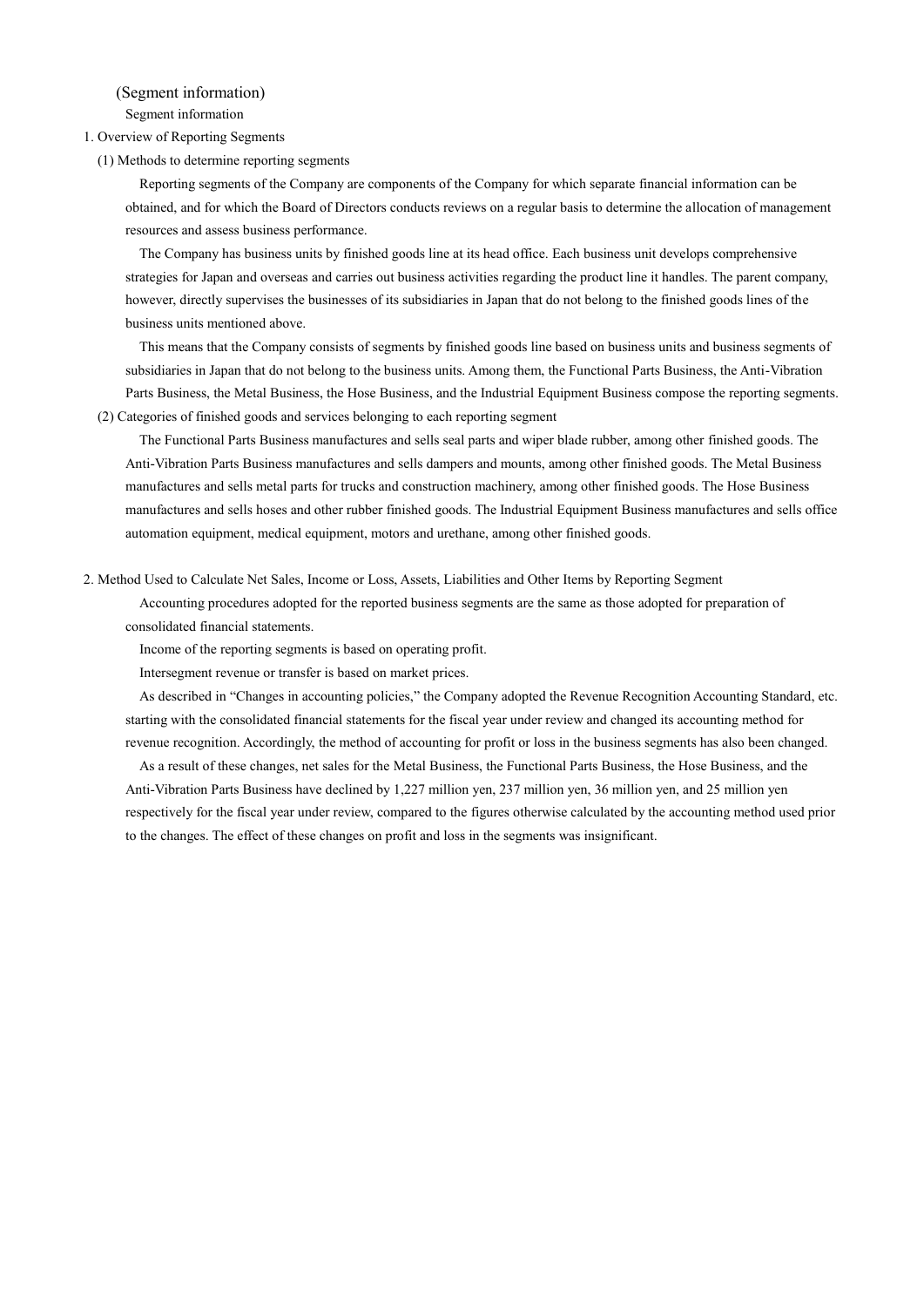# 3. Information on Net Sales, Income or Loss, Assets, Liabilities and Other Items by Reporting Segment Previous fiscal year (From April 1, 2020 to March 31, 2021)

|                                                                       |                     |                             |                          |                          |                          |        |                          | (Million yen)                                                      |  |
|-----------------------------------------------------------------------|---------------------|-----------------------------|--------------------------|--------------------------|--------------------------|--------|--------------------------|--------------------------------------------------------------------|--|
|                                                                       | Reporting segment   |                             |                          |                          |                          |        | Amount<br>reported       |                                                                    |  |
|                                                                       | Functional<br>Parts | Anti-<br>Vibration<br>Parts | Metal                    | Hose                     | Industrial<br>Equipment  | Total  | (Note) 1                 | Adjustments in consolidated<br>financial<br>statements<br>(Note) 2 |  |
| Net sales                                                             |                     |                             |                          |                          |                          |        |                          |                                                                    |  |
| Sales to external customers                                           | 27,595              | 23,788                      | 5,481                    | 3,430                    | 2,918                    | 63,214 |                          | 63,214                                                             |  |
| Intersegment<br>sales or transfer                                     | 466                 | 1                           | 3                        | 90                       |                          | 561    | $-561$                   |                                                                    |  |
| Total                                                                 | 28,062              | 23,789                      | 5,484                    | 3,521                    | 2,918                    | 63,776 | $-561$                   | 63,214                                                             |  |
| Segment income<br>$(\text{loss})$                                     | 2,541               | 1,109                       | $-563$                   | $-155$                   | 272                      | 3,206  | $-2,512$                 | 693                                                                |  |
| Segment assets                                                        | 25,134              | 24,239                      | 3,554                    | 3,938                    | 2,735                    | 59,602 | 4,214                    | 63,817                                                             |  |
| Other items                                                           |                     |                             |                          |                          |                          |        |                          |                                                                    |  |
| Depreciation                                                          | 1,667               | 1,942                       | 207                      | 329                      | 125                      | 4,273  | 71                       | 4,344                                                              |  |
| Investment in entities<br>accounted for<br>using equity method        |                     | 409                         | $\overline{\phantom{a}}$ | $\overline{\phantom{a}}$ | $\overline{\phantom{a}}$ | 409    | $\overline{\phantom{a}}$ | 409                                                                |  |
| Increase in property, plant<br>and equipment<br>and intangible assets | 1,414<br>0.11       | 2,089                       | 113                      | 261                      | 58                       | 3,939  | 61                       | 4,000                                                              |  |

(Notes) 1. Adjustments are as follows:

(1) The adjustment of -2,512 million yen for segment income (loss) includes an inter-segment elimination of 1 million yen and corporate expenses that are not allocated to any reporting segments totaling -2,513 million yen. Corporate expenses are primarily general and administrative expenses that are not attributable to any reporting segments.

(2) The adjustment of 4,214 million yen for segment assets includes an inter-segment elimination of -905 million yen and company-wide assets that are not allocated to any reporting segments totaling 5,120 million yen. Company-wide assets are primarily cash and deposits that are not attributable to any reporting segments.

(3) The adjustment of 71 million yen for depreciation is primarily depreciation of non-current assets for the research and development departments of the parent company.

(4) The adjustment of 61 million yen for the increase in property, plant and equipment and intangible assets is the increase in company-wide assets that are not allocated to any reporting segments.

2. Segment income (loss) is adjusted to be consistent with operating profit recorded in the consolidated financial statements.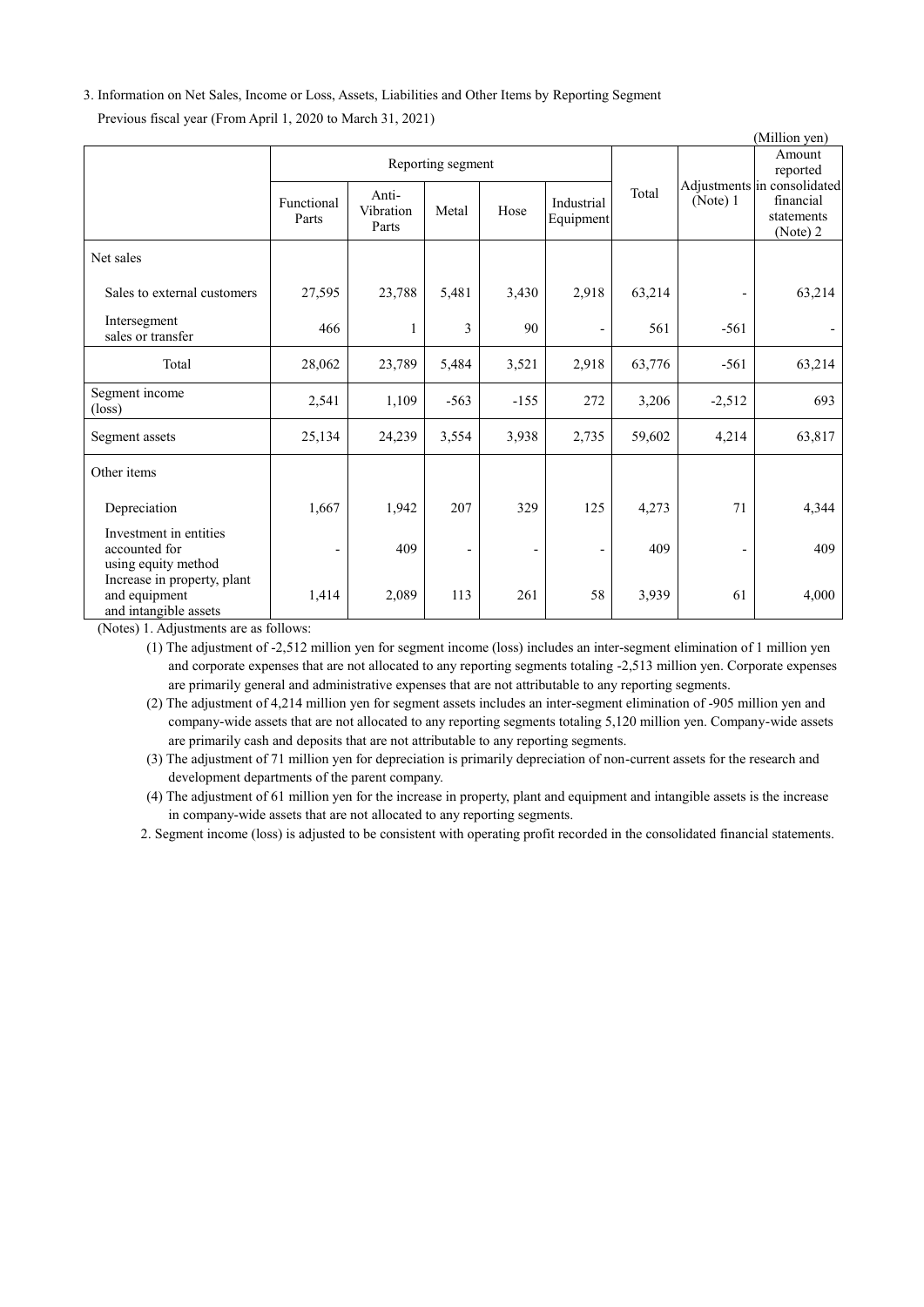| Fiscal year under review (From April 1, 2021 to March 31, 2022) |  |  |  |  |  |
|-----------------------------------------------------------------|--|--|--|--|--|
|-----------------------------------------------------------------|--|--|--|--|--|

|                                                                       |                     |                             |              |       |                         |        |                    | (Million yen)                                                      |  |
|-----------------------------------------------------------------------|---------------------|-----------------------------|--------------|-------|-------------------------|--------|--------------------|--------------------------------------------------------------------|--|
|                                                                       | Reporting segment   |                             |              |       |                         |        | Amount<br>reported |                                                                    |  |
|                                                                       | Functional<br>Parts | Anti-<br>Vibration<br>Parts | Metal        | Hose  | Industrial<br>Equipment | Total  | (Note) $1$         | Adjustments in consolidated<br>financial<br>statements<br>(Note) 2 |  |
| Net sales                                                             |                     |                             |              |       |                         |        |                    |                                                                    |  |
| Sales to external customers                                           | 30,371              | 28,329                      | 5,501        | 4,256 | 3,045                   | 71,504 |                    | 71,504                                                             |  |
| Intersegment<br>sales or transfer                                     | 538                 | 5                           | $\mathbf{0}$ | 120   | $\qquad \qquad -$       | 665    | $-665$             |                                                                    |  |
| Total                                                                 | 30,910              | 28,334                      | 5,502        | 4,377 | 3,045                   | 72,170 | $-665$             | 71,504                                                             |  |
| Segment income<br>$(\text{loss})$                                     | 3,137               | 824                         | $-175$       | 94    | 520                     | 4,400  | $-2,651$           | 1,749                                                              |  |
| Segment assets                                                        | 25,436              | 25,226                      | 3,833        | 4,249 | 2,752                   | 61,498 | 3,540              | 65,039                                                             |  |
| Other items                                                           |                     |                             |              |       |                         |        |                    |                                                                    |  |
| Depreciation                                                          | 1,827               | 1,930                       | 156          | 275   | 116                     | 4,307  | 61                 | 4,369                                                              |  |
| Investment in entities<br>accounted for<br>using equity method        |                     | 474                         |              | -     | -                       | 474    |                    | 474                                                                |  |
| Increase in property, plant<br>and equipment<br>and intangible assets | 1,447               | 1,499                       | 104          | 172   | 128                     | 3,351  | 165                | 3,517                                                              |  |

(Notes) 1. Adjustments are as follows:

(1) The adjustment of -2,651 million yen for segment income (loss) includes an inter-segment elimination of 16 million yen and corporate expenses that are not allocated to any reporting segments totaling -2,667 million yen. Corporate expenses are primarily general and administrative expenses that are not attributable to any reporting segments.

(2) The adjustment of 3,540 million yen for segment assets includes an inter-segment elimination of -934 million yen and company-wide assets that are not allocated to any reporting segments totaling 4,475 million yen. Company-wide assets are primarily cash and deposits that are not attributable to any reporting segments.

(3) The adjustment of 61 million yen for depreciation is primarily depreciation of non-current assets for the research and development departments of the parent company.

(4) The adjustment of 165 million yen for the increase in property, plant and equipment and intangible assets is the increase in company-wide assets that are not allocated to any reporting segments.

2. Segment income (loss) is adjusted to be consistent with operating profit recorded in the consolidated financial statements.